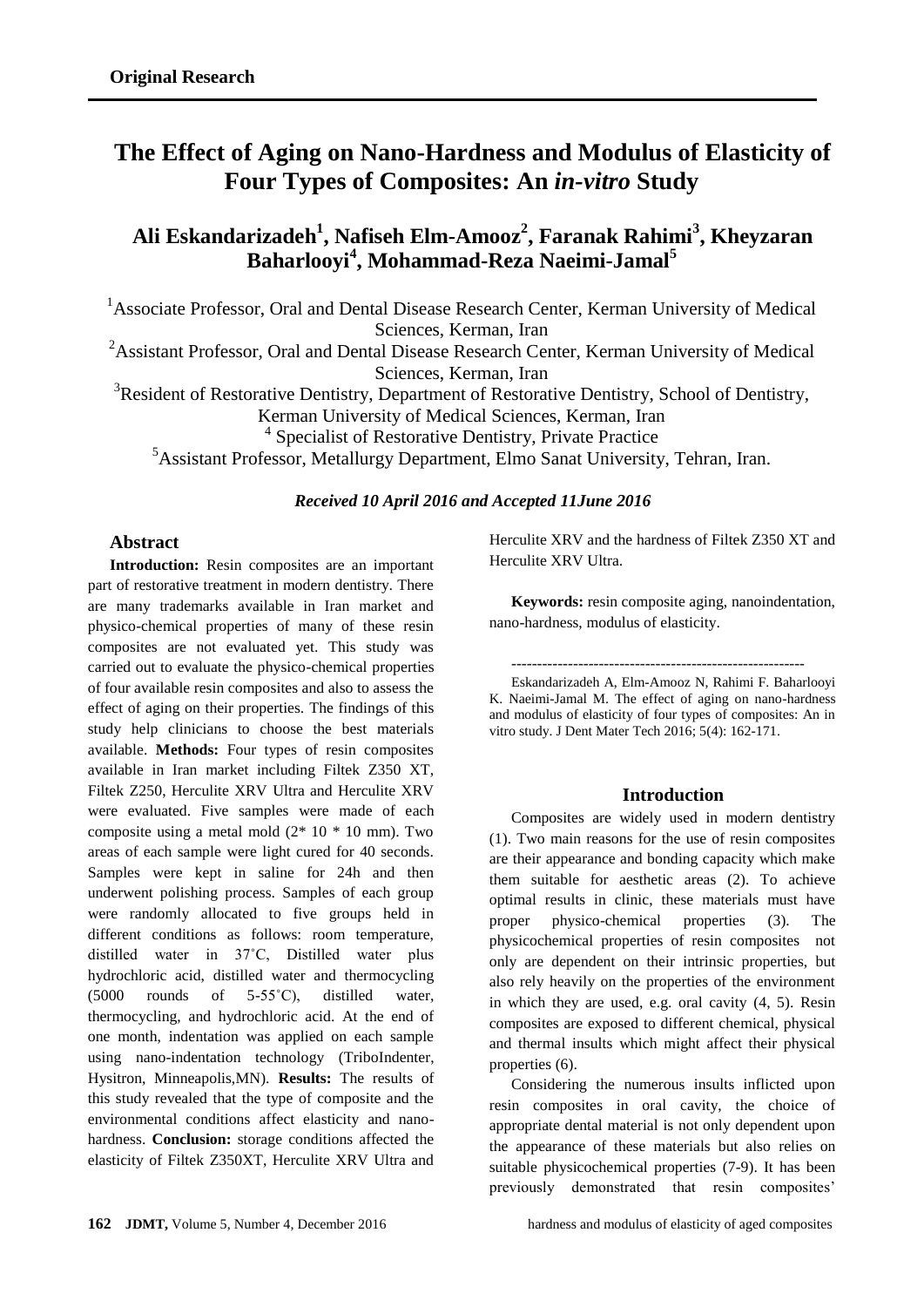properties alter in response to exposure to different stressors and one ideal resin composite in vitro might not lead to obtaining optimum results in vivo [\(10-12\)](#page-8-4). Therefore, more research is needed to simulate the oral cavity environment and evaluate its effect upon the physicochemical properties of the resin composites [\(13,](#page-8-5)  [14\)](#page-8-6). Resin composites used in the current study had different filler size and percentage which significantly affect their physical and chemical properties (13).

There are many reports on the effects of aging on physicochemical properties of resin composites, however these results are not consistent in most studies [\(5,](#page-8-1) [7,](#page-8-3) [11,](#page-8-7) [12,](#page-8-8) [14,](#page-8-6) [15\)](#page-8-9). Therefore, the objective of the current study was to evaluate the effect of aging on hardness and modulus of elasticity of four types of composites, which are used in restorative dentistry. Four trademarks of resin composites available in Iran market, which are extensively used in routine restorative treatments, were selected for the current study. The null hypothesis was that different storage conditions and aging do not affect the nano-hardness and modulus of elasticity of the four studied resin composites.

#### **Methods and materials:**

In the current study, four types of resin composites with different filler size and percentage were evaluated in a simulated environment: Filtek Z350 XT (3M ESPE, USA. 63.3% volume filler), Filtek Z250 (3M ESPE,USA. 60% volume filler), Herculite XRV (Kerr, Italy 61% volume filler ) Ultra and Herculite XRV (Kerr, Italy. 59% volume filler). All the resin composites were enamel restorative material except for Filtek Z250 which was a universal restorative material. The rationale for selecting these four resin composites was their availability in Iran market and their extensive use in restorative treatments. Furthermore, these four resin composites have different compositions and filler size and percentage which significantly alter their clinical behavior.

A metal mold was used to fabricate uniform restorations ( $2 \times 10 \times 10$  mm) [\(16\)](#page-8-10). Samples were light cured for 40s (Demetron LC Kerr, USA. 600 mw/cm<sup>2</sup>). There were five samples for each resin composite type (n=20 total) [\(16\)](#page-8-10).

Samples were kept in distilled water for 24h in 25˚C and then polished manually for 30s with further polishing using a rotary handpiece (500 rpm) for another 30s. Then the samples were irrigated in an ultrasonic cleansing device filled with distilled water for five minutes (Elma Ultrasonic, Shalltec, Singen, Germany) to remove debris[\(16\)](#page-8-10). Samples were then randomly allocated to five different groups according to the storage conditions( $n=5$  for each group)[\(17\)](#page-8-11):

0) Room temperature ( $25 \pm 3^{\circ}$ C) for 30 days.

1) Kept in 37˚C distilled water for 30 days.

2) Kept in 37˚C distilled water for 30 days. These samples were floated in hydrochloric acid (pH= 1.2) for one minute three times a day for the whole 30 days (17).

3) Samples were kept in thermocycling machine (5000 cycles from 5 to 55˚C) with the intervals of 30, 10 and 30 seconds. They were then kept in distilled water for 30 days in 37˚C.

4) Samples were thermocycled as in the latter group; furthermore, they were floated in hydrochloric acid (pH=1.2) for one minute three times a day in all the 30 days.

Distilled water was refreshed every day for all the samples. After storage in different conditions for 30 days, samples' hardness and modulus of elasticity were evaluated.

A nanoindentation device (TriboIndenter, Hysitron, Minneapolis, MN, USA) was used for the current study. This device had a diamond tip (Berkovich, tip diameter=110nm, Eind= 1140 GPa and Vind=0.07) with the force application speed of 0.2 mN/s and a maximum force of 100 $\mu$ N. The surface of each composite was divided into four equal areas and each area was reduced into a mesh grid of  $35 \times 35$  µm. In each area, 16 indentations with a distance of 5µm were made and there were a total of 64 indentations for all the four areas of each sample. Data was collected and analyzed using Triboscope software version 3.5.4[\(18,](#page-8-12) [19\)](#page-8-13). Hardness and modulus of elasticity were calculated for each sample using the method provided by Oliver and Pharr. Briefly, nano-hardness is calculated using the following formula [\(20\)](#page-8-14):

 $H = P/Ap$ 

In which p is the applied force and Ap is the indented area. Modulus of elasticity is calculated using the raw data of substance stiffness and forcedisplacement graph, which is considered as the reduced modulus. Modulus of elasticity is then calculated using the following formula:

 $1/Er = (1-V^2)/E + (1-V^2_{ind})/E$ ind

in which Er is the reduced elasticity, Eind is the modulus of diamond indenter, E is the substance modulus,  $V_{ind}$  is the poisson ratio for the indenter and V is the poisson ratio of the substance [\(21\)](#page-9-0).

Data was analyzed using SPSS v.20. One-way and two-way ANOVA followed by Tukey's post-hoc test were used to compare different variables amongst groups of study.

#### **Results**

Data distribution patters were analyzed using Kolmogorov-Smirnov test (K-S test).The data had a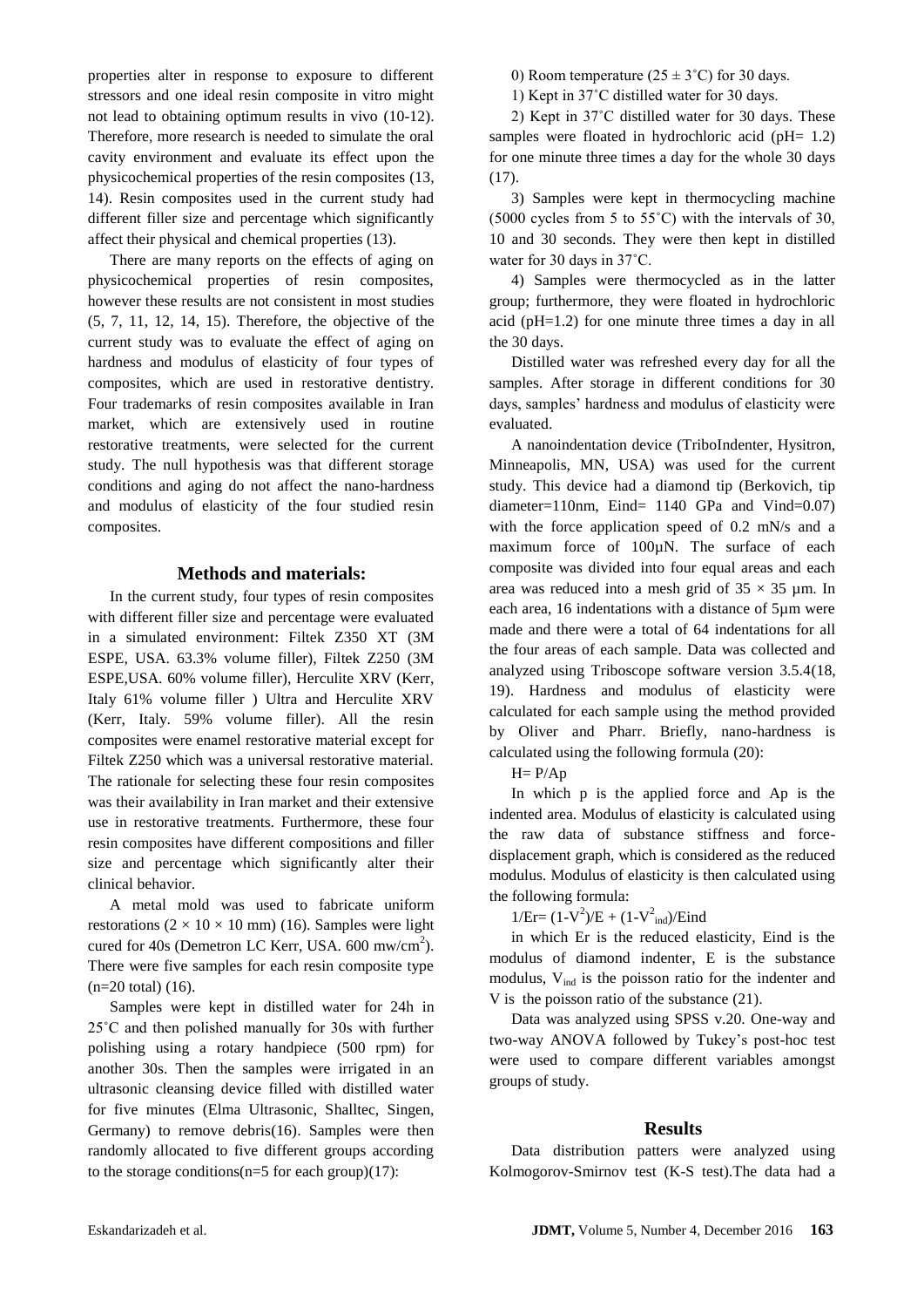normal distribution (p>0.05, K-S test); therefore, parametric tests were used to analyze data.

The maximum elasticity belonged to the Filtek Z350 XT (30.1 GPa) in distilled water plus thermocycling condition. Minimum elasticity was measured in Herculite XRV (19.59 GPa) in distilled water plus acid storage condition (Table 1).

Two-way analysis of variance (two-way ANOVA) revealed the significant effect of resin composite type and storage conditions on the nano-hardness and modulus of elasticity of the resin composites ( $p<0.05$ ). Therefore, the effect of storage condition was studied for each composite using a one-way ANOVA analysis.

Storage condition significantly affected the elasticity of all composite types except Filtek Z250 (p<0.05 for Filtek Z350XT, Herculite XRV Ultra, Herculite XRV; p>0.05 for Filtek Z250; One way ANOVA followed by Tukey's post-hoc test) (Table 2).

For the Filtek Z350 group, maximum elasticity was in the distilled water and distilled water (room temperature) plus thermocycling group and the minimum elasticity was found in the samples kept in distilled water at 37˚C.

The minimum and maximum modulus of elasticity are presented in table 3. The least and greatest values of modulus of elasticity in storage conditions one, two,

three and five belonged to the Filtek Z350 XT and Herculite XRV Ultra respectively, while in the fourth storage condition, Filtek Z350XT and Herculite XRV composites had the greatest and least modulus of elasticity respectively (Table 3).

The maximum value of hardness was obtained in Filtek Z350XT composite in distilled water plus thermocycling condition, while the minimum value of hardness belonged to the Herculite XRV Ultra in distilled water and acid condition (Table 4).

Pair-wise comparison of hardness for different composites kept in different conditions is presented in table 5 There was a significant alteration in hardness of Filtek Z350XT and Herculite XRV Ultra composites in different conditions, showing that storage conditions only affected the hardness of these two composites (p<0.05, ANOVA followed by Tukey's post-hoc test) (Table 5).

The minimum and maximum hardness measured in storage conditions number one, three, four and five belonged to the Filtek Z350XT and Herculite XRV Ultra, respectively. In storage condition number two, the maximum hardness was measured in Herculite XRV and the minimum was in Herculite XRV Ultra (Table 6).

| <b>Composites</b>             | <b>Aging Condition</b>                                                  | <b>Elastic module (GPa)</b> |           |
|-------------------------------|-------------------------------------------------------------------------|-----------------------------|-----------|
|                               |                                                                         | <b>Mean</b>                 | <b>SD</b> |
|                               | Room temperature                                                        | 30.08                       | 5.96      |
| Filtek Z350 XT                | incubator+ water                                                        | 27.12                       | 6.29      |
|                               | Incubator+ water +acid                                                  | 28.92                       | 3.28      |
|                               | $In \text{cubator} + \text{water} + \text{thermocycling}$               | 30.11                       | 3.94      |
|                               | $In \text{cubator} + \text{water} + \text{acid} + \text{thermocycling}$ | 29.44                       | 5.25      |
|                               | Room temperature                                                        | 27.66                       | 6.39      |
|                               | incubator+ water                                                        | 25.07                       | 5.02      |
| Filtek Z250                   | Incubator $+$ water $+$ acid                                            | 26.29                       | 5.49      |
|                               | Incubator+ water + thermocycling                                        | 28.12                       | 6.33      |
|                               | $In \text{cubator} + \text{acid} + \text{thermocycling} + \text{water}$ | 26.89                       | 8.07      |
|                               | Room temperature                                                        | 21.10                       | 4.94      |
|                               | $Inculator + water$                                                     | 20.45                       | 5.36      |
| <b>Herculite XRV</b><br>Ultra | Incubator + water + acid                                                | 19.59                       | 5.78      |
|                               | $In \text{cubator} + \text{water} + \text{thermocycling}$               | 23.01                       | 5.23      |
|                               | $In \text{cubator} + \text{water} + \text{acid} + \text{thermocycling}$ | 20.97                       | 4.93      |
| <b>Herculite XRV</b>          | Room temperature                                                        | 24.60                       | 5.79      |
|                               | incubator+ water                                                        | 23.71                       | 6.45      |
|                               | Incubator +acid+ water                                                  | 22.75                       | 5.19      |
|                               | $In \text{cubator} + \text{thermocycling} + \text{water}$               | 21.97                       | 4.67      |
|                               | $In \text{cubator} + \text{acid} + \text{thermocycling} + \text{water}$ | 20.84                       | 3.48      |

**Table 1**: Mean and standard deviation (S.D.) of modulus of elasticity of different resin composite types stored in different conditions for 30 days. The maximum modulus of elasticity belonged to the Filtek Z350XT.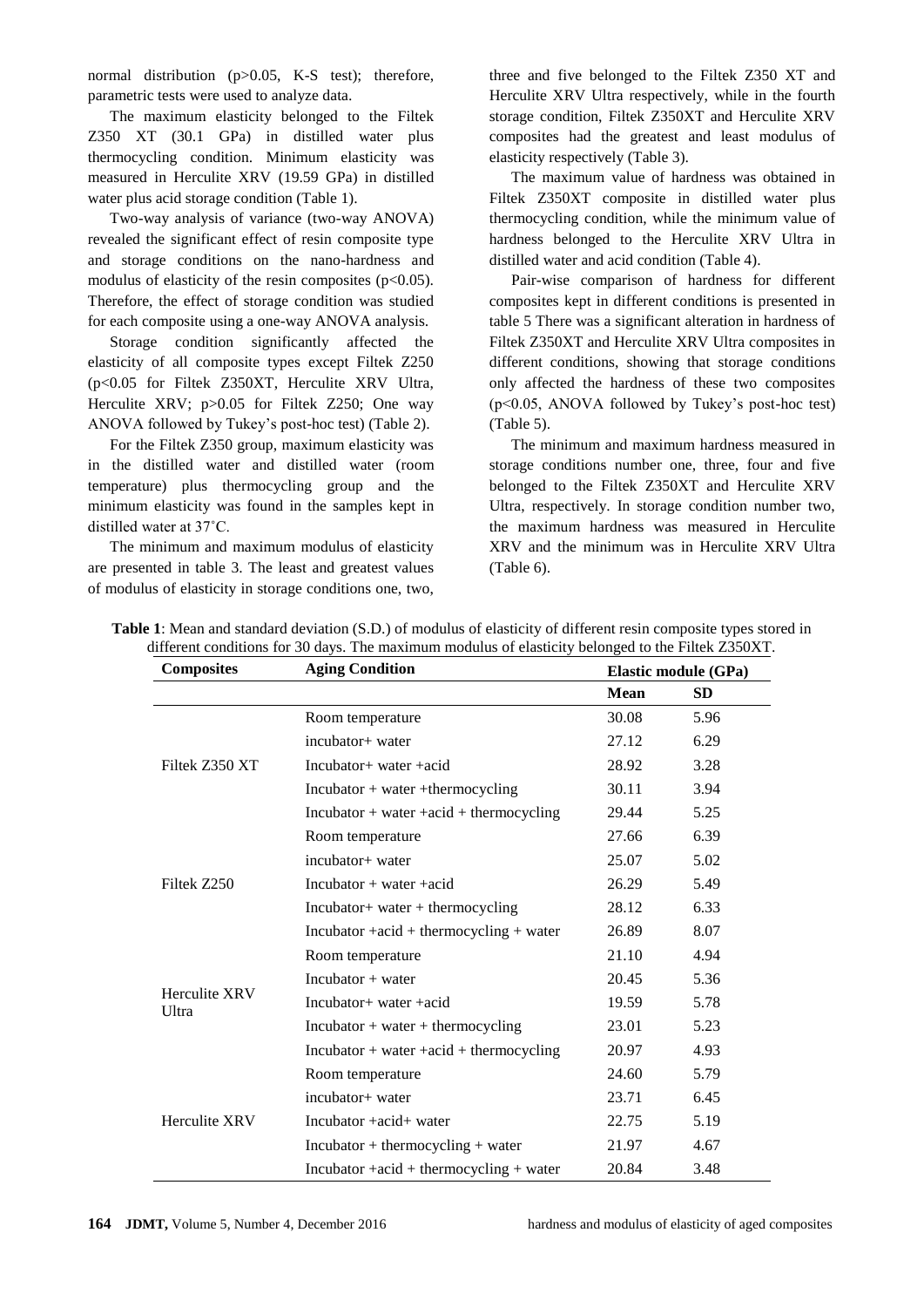|                              | Composite                                | df                     | $\mu =$ degree of freedom, $\mathbf{r} = \mathbf{r}$ value, One-way ANOVA followed by Tukey)<br>$\mathbf F$ | p-value |
|------------------------------|------------------------------------------|------------------------|-------------------------------------------------------------------------------------------------------------|---------|
|                              | 1-way ANOVA                              | $\overline{4}$         | 3.76                                                                                                        | < 0.05  |
|                              |                                          | <b>Aging Condition</b> | <b>Mean difference</b>                                                                                      |         |
| <b>Filtek Z-</b><br>350 XT   |                                          | $0-1$                  | $2.96^{**}$                                                                                                 |         |
|                              |                                          | $0 - 2$                | 1.16                                                                                                        |         |
|                              |                                          | $0 - 3$                | $-0.03$                                                                                                     |         |
|                              | Pairwise                                 | $0 - 4$                | 0.64                                                                                                        |         |
|                              | comparison                               | $1 - 2$                | $-1.8$                                                                                                      |         |
|                              | (Tukey's test)                           | $1 - 3$                | $-2.99**$                                                                                                   |         |
|                              |                                          | $1 - 4$                | $-2.33$                                                                                                     |         |
|                              |                                          | $2 - 3$                | $-1.19$                                                                                                     |         |
|                              |                                          | $2 - 4$                | $-0.52$                                                                                                     |         |
|                              |                                          | $3 - 4$                | 0.67                                                                                                        |         |
|                              | Composite                                | df                     | $\mathbf F$                                                                                                 | p-value |
| <b>Filtek Z-</b><br>250      | 1-way ANOVA                              | $\overline{4}$         | 2.27                                                                                                        | >0.05   |
|                              | Composite                                | df                     | $\mathbf F$                                                                                                 | p-value |
|                              | 1-way ANOVA                              | $\overline{4}$         | 3.72                                                                                                        | < 0.05  |
|                              |                                          | <b>Aging Condition</b> | <b>Mean difference</b>                                                                                      |         |
|                              |                                          | $0 - 1$                | 0.66                                                                                                        |         |
|                              |                                          | $0 - 2$                | 1.52                                                                                                        |         |
|                              | Pairwise<br>Comparison<br>(Tukey's test) | $0 - 3$                | $-1.91$                                                                                                     |         |
|                              |                                          | $0 - 4$                | 0.37                                                                                                        |         |
| Herculite<br><b>XRVUltra</b> |                                          | $1 - 2$                | 0.86                                                                                                        |         |
|                              |                                          | $1 - 3$                | $-2.57*$                                                                                                    |         |
|                              |                                          | $1 - 4$                | $-0.29$                                                                                                     |         |
|                              |                                          | $2 - 3$                | $-3.43***$                                                                                                  |         |
|                              |                                          | $2 - 4$                | $-1.15$                                                                                                     |         |
|                              |                                          | $3 - 4$                | 2.27                                                                                                        |         |
|                              | Composite                                | df                     | $\mathbf F$                                                                                                 | p-value |
|                              | 1-way ANOVA                              | $\overline{4}$         | 5.07                                                                                                        | < 0.05  |
| Herculite XRV                |                                          | <b>Aging Condition</b> | <b>Mean difference of Elastic module</b>                                                                    |         |
|                              | comparison Pairwise<br>(Tukey's test)    | $0 - 1$                | 0.89                                                                                                        |         |
|                              |                                          | $0 - 2$                | 1.85                                                                                                        |         |
|                              |                                          | $0 - 3$                | $2.63*$                                                                                                     |         |
|                              |                                          | $0 - 4$                | $3.77***$                                                                                                   |         |
|                              |                                          | $1 - 2$                | 0.97                                                                                                        |         |
|                              |                                          | $1 - 3$                | 1.74                                                                                                        |         |
|                              |                                          | $1 - 4$                | 3.00                                                                                                        |         |
|                              |                                          | $2 - 3$                | 0.78                                                                                                        |         |
|                              |                                          | $2 - 4$                | 1.91                                                                                                        |         |
|                              |                                          | $3 - 4$                | 1.13                                                                                                        |         |

| <b>Table 2:</b> pair-wise comparison of modulus of elasticity in each composite type stored in different conditions. Storage |
|------------------------------------------------------------------------------------------------------------------------------|
| conditions significantly altered the modulus of elasticity in Filtek Z350XT, Herculite XRV Ultra and Herculite XRV           |
| $(df = degree of freedom, F = F value, One-way ANOVA followed by Tukey)$                                                     |

\* p<0.05, \*\* p<0.01, \*\*\* p<0.001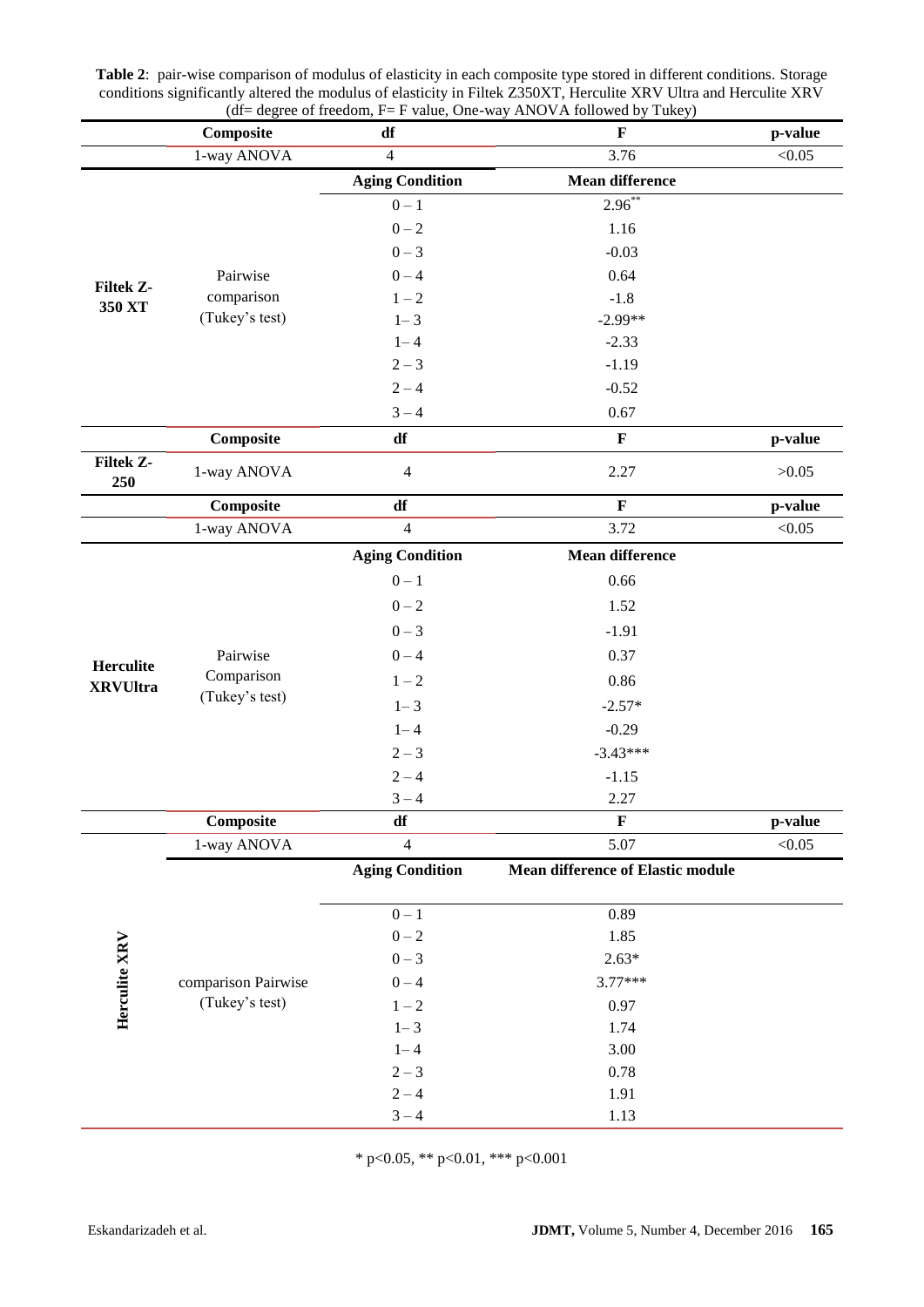| <b>Aging</b> | conditions. The minimum and maximum values are inginighted in bold.<br>Composite | Mean  | <b>Std. Deviation</b> |
|--------------|----------------------------------------------------------------------------------|-------|-----------------------|
|              |                                                                                  |       |                       |
| $\bf{0}$     | FiltekZ350 XT                                                                    | 30.08 | 5.96                  |
|              | Filtek Z250                                                                      | 27.66 | 6.40                  |
|              | Herculite XRV Ultra                                                              | 21.10 | 4.94                  |
|              | Herculite XRV                                                                    | 24.60 | 5.79                  |
|              | Filtek Z350 XT                                                                   | 27.12 | 6.29                  |
| 1            | FiltekZ250                                                                       | 25.07 | 5.02                  |
|              | Herculite XRV Ultra                                                              | 20.45 | 5.36                  |
|              | Herculite XRV                                                                    | 23.71 | 6.45                  |
|              | Filtek Z350 XT                                                                   | 28.92 | 3.28                  |
| $\mathbf{2}$ | Filtek Z250                                                                      | 26.29 | 5.49                  |
|              | Herculite XRV Ultra                                                              | 19.59 | 5.77                  |
|              | Herculite XRV                                                                    | 22.75 | 5.20                  |
|              | Filtek Z350 XT                                                                   | 30.11 | 3.93                  |
| 3            | Filtek Z250                                                                      | 28.12 | 6.33                  |
|              | Herculite XRV Ultra                                                              | 23.01 | 5.23                  |
|              | Herculite XRV                                                                    | 21.97 | 4.67                  |
| 4            | Filtek Z350 XT                                                                   | 29.43 | 5.25                  |
|              | Filtek Z250                                                                      | 26.89 | 8.08                  |
|              | Herculite XRV Ultra                                                              | 20.74 | 4.94                  |
|              | <b>Herculite XRV</b>                                                             | 20.83 | 3.48                  |

**Table 3:** Modulus of elasticity for each composite type categorized according to the storage conditions. The minimum and maximum values are highlighted in bold.

**Table 4:** Nano-hardness measured for each composite type stored in different conditions. Refer to the methods section for coding of the storage conditions (S.D. = standard deviation).

| Composite           | <b>Aging code</b>        | <b>Mean</b> | S.D. |
|---------------------|--------------------------|-------------|------|
| Filtek Z350 XT      | $\boldsymbol{0}$         | 2.47        | 0.69 |
|                     | 1                        | 2.24        | 0.93 |
|                     | 2                        | 2.51        | 0.57 |
|                     | 3                        | 2.88        | 0.64 |
|                     | $\overline{\mathcal{A}}$ | 2.44        | 0.75 |
|                     | $\boldsymbol{0}$         | 2.43        | 1.07 |
|                     | 1                        | 2.23        | 0.86 |
| Filtek Z250         | $\overline{2}$           | 2.37        | 0.86 |
|                     | 3                        | 2.61        | 0.76 |
|                     | $\overline{4}$           | 2.40        | 0.98 |
|                     | $\boldsymbol{0}$         | 2.09        | 0.64 |
|                     | 1                        | 2.08        | 0.68 |
| Herculite XRV Ultra | $\overline{2}$           | 1.72        | 0.67 |
|                     | 3                        | 2.13        | 0.69 |
|                     | $\overline{\mathcal{A}}$ | 2.07        | 0.75 |
| Herculite XRV       | $\boldsymbol{0}$         | 2.36        | 0.64 |
|                     | 1                        | 2.27        | 0.75 |
|                     | 2                        | 2.24        | 0.55 |
|                     | 3                        | 2.20        | 0.52 |
|                     | 4                        | 2.17        | 0.48 |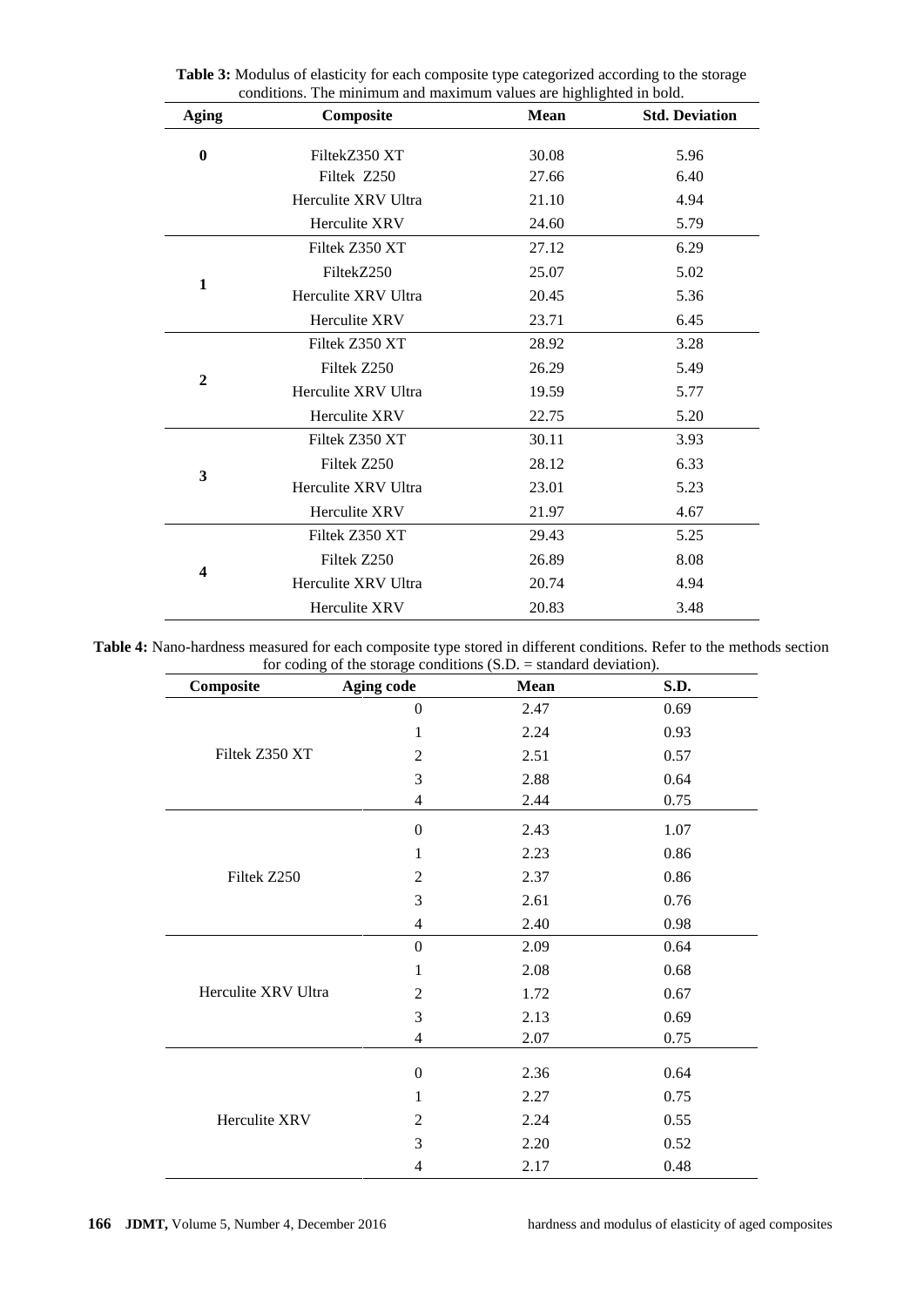| Composite            |                                       | df                     | $\mathbf{F}$           | p-value             |
|----------------------|---------------------------------------|------------------------|------------------------|---------------------|
|                      | 1-way ANOVA                           | $\overline{4}$         | 6.44                   | < 0.05              |
|                      | Pairwise<br>comparison                | <b>Aging Condition</b> | <b>Mean Difference</b> |                     |
|                      |                                       | $0 - 1$                | .23                    |                     |
|                      |                                       | $0 - 2$                | $-.04$                 |                     |
|                      |                                       | $0 - 3$                | $-.40*$                |                     |
|                      |                                       | $0 - 4$<br>.04         |                        |                     |
| Filtek Z-350 XT      | (Tukey's test)                        | $1 - 2$                | $-.27$                 |                     |
|                      |                                       | $1 - 3$                | $-.63***$              |                     |
|                      |                                       | $1 - 4$                | $-.19$                 |                     |
|                      |                                       | $2 - 3$                | $-.37*$                |                     |
|                      |                                       | $2 - 4$                | .07                    |                     |
|                      |                                       | $3 - 4$                | $.44**$                |                     |
| Composite            |                                       | df                     | $\mathbf F$            | p-value             |
| FiltekZ-250          | 1-way ANOVA                           | $\overline{4}$         | 0.7                    | p > 0.05            |
|                      |                                       | df                     | $\overline{F}$         | p-value             |
|                      | 1-way ANOVA                           | $\overline{4}$         | 3.84                   | P < 0.05            |
|                      |                                       | <b>Aging Condition</b> | <b>Mean Difference</b> |                     |
|                      |                                       | $0-1$                  | .01                    |                     |
|                      |                                       | $0 - 2$                | $.37*$                 |                     |
|                      |                                       | $0 - 3$                | $-.04$                 |                     |
|                      |                                       | $0 - 4$                | .01                    |                     |
| <b>Herculite</b>     | Pairwise comparison<br>(Tukey's test) | $1 - 2$                | $.36*$                 | p-value<br>p > 0.05 |
| <b>XRVUltra</b>      |                                       | $1 - 3$                | $-.05$                 |                     |
|                      |                                       | $1 - 4$                | .01                    |                     |
|                      |                                       | $2 - 3$                | $-.41*$                |                     |
|                      |                                       | $2 - 4$                | $-.35*$                |                     |
|                      |                                       | $3 - 4$                | .05                    |                     |
|                      |                                       | df                     | $\mathbf F$            |                     |
| <b>Herculite XRV</b> |                                       | $\overline{4}$         | 0.95                   |                     |

Table 5: Pair-wise comparison of storage conditions effect on hardness in four resin composite types. There was a significant difference in Filtek Z350XT and Herculite XRV Ultra (One Way ANOVA followed by Tukey's post-hoc test)

\* p<0.05, \*\* p<0.01, \*\*\* p<0.001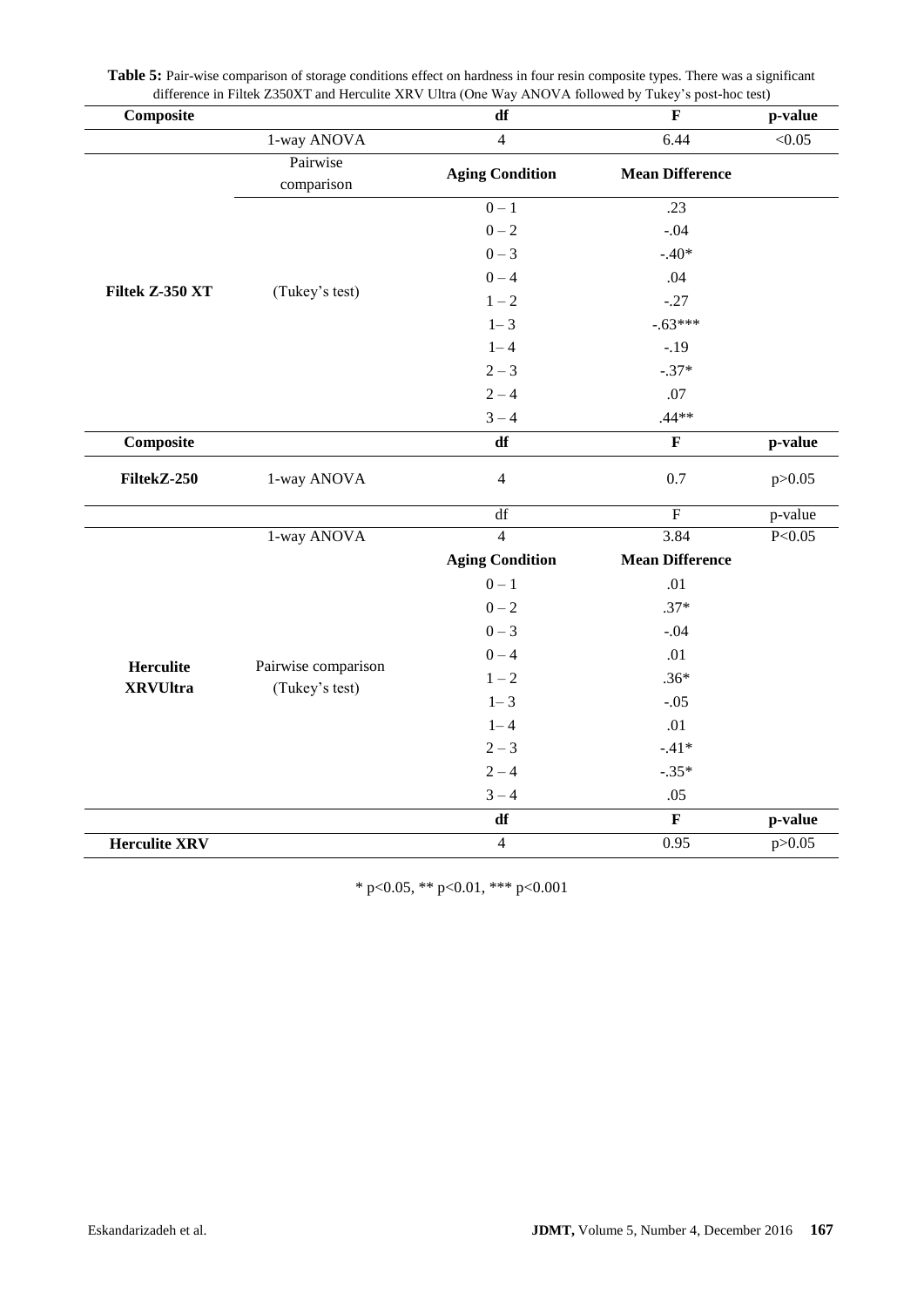| <b>Aging code</b>       | Composite           | Mean | <b>Std. Deviation</b> |
|-------------------------|---------------------|------|-----------------------|
| $\bf{0}$                | FiltekZ350 XT       | 2.47 | 0.69                  |
|                         | FiltekZ250          | 2.43 | 1.07                  |
|                         | Herculite XRV Ultra | 2.09 | 0.64                  |
|                         | Herculite XRV       | 2.36 | 0.64                  |
|                         | FiltekZ350 XT       | 2.24 | 0.93                  |
| 1                       | FiltekZ250          | 2.23 | 0.86                  |
|                         | Herculite XRV Ultra | 2.08 | 0.68                  |
|                         | Herculite XRV       | 2.27 | 0.75                  |
|                         | FiltekZ350 XT       | 2.51 | 0.57                  |
| $\overline{2}$          | Filtek Z250         | 2.37 | 0.86                  |
|                         | Herculite XRV Ultra | 1.72 | 0.67                  |
|                         | Herculite XRV       | 2.24 | 0.55                  |
|                         | Filtek Z350 XT      | 2.88 | 0.64                  |
| 3                       | Filtek Z250         | 2.61 | 0.76                  |
|                         | Herculite XRV Ultra | 2.13 | 0.69                  |
|                         | Herculite XRV       | 2.20 | 0.52                  |
| $\overline{\mathbf{4}}$ | Filtek Z350 XT      | 2.44 | 0.75                  |
|                         | Filtek Z250         | 2.40 | 0.98                  |
|                         | Herculite XRV Ultra | 2.07 | 0.75                  |
|                         | Herculite XRV       | 2.17 | 0.48                  |

**Table 6:** mean nano-hardness according to the storage conditions in four resin composite types.

#### **Discussion**

Use of restorative materials with optimum physical properties is at the heart of restorative dentistry [\(15\)](#page-8-9). Resin composites with physical properties similar to dentin lead to the best results in clinic. Unfortunately, there are many factors affecting the properties of resin composites in the oral cavity [\(22\)](#page-9-1). Exposure to different chemical, thermal and mechanical stresses alter the clinical life time of resin composites [\(14\)](#page-8-6). Modulus of elasticity is an indicator of a substance strength and an appropriate value of it is vital for resistance against masticatory forces applied to the restoration in the oral cavity [\(20\)](#page-8-14).

In the present study, storage in distilled water did not alter the hardness and elasticity of all resin composites except Filtek Z350XT in 30 days.

There are controversies regarding the effect of storage in water on mechanical properties of resin composites. Yap and colleagues have reported results which are consistent with the present study. They evaluated the hardness and elasticity of different resin composites kept in water for 30 days and did not observe any alterations in these properties except for Compomer [\(23\)](#page-9-2). They also reported no alterations in hardness or modulus of elasticity after 30 days of storage of the resin composites [\(23\)](#page-9-2).

De Moraes et al. reported a reduction in the hardness and modulus of elasticity following a six month storage in water [\(24\)](#page-9-3). In another study by Lahbouer, he suggested water deconstruction of composites as a timedependent process occurring through two mechanisms: absorption of water which leads to weakening of matrix and increasing the volume, affecting the silane component of resin composites by water molecules which lead to altered mechanical properties of the composites. Hydrolysis of silane bonds and formation of silanol groups are the suggested underlying etiologies for weakening of composites in water [\(25\)](#page-9-4).

In a study by Watts et al, it was demonstrated that Bis-GMA composites modified by urethane have better physical properties and lower water absorption, which might justify the observations of current study [\(26\)](#page-9-5). PEGDMA incorporated in the matrix structure of Filtek Z350 XT might be responsible for its higher hardness value in comparison to the other composites. This might also justify the observation that elasticity of Filtek Z350XT did not alter in different storage conditions [\(27,](#page-9-6) [28\)](#page-9-7).

A 30-day storage in water might not reveal significant alterations in composite mechanical properties and longer durations might be needed to simulate the oral cavity conditions. However, Ferracane et al. (1998) demonstrated that the maximum saturation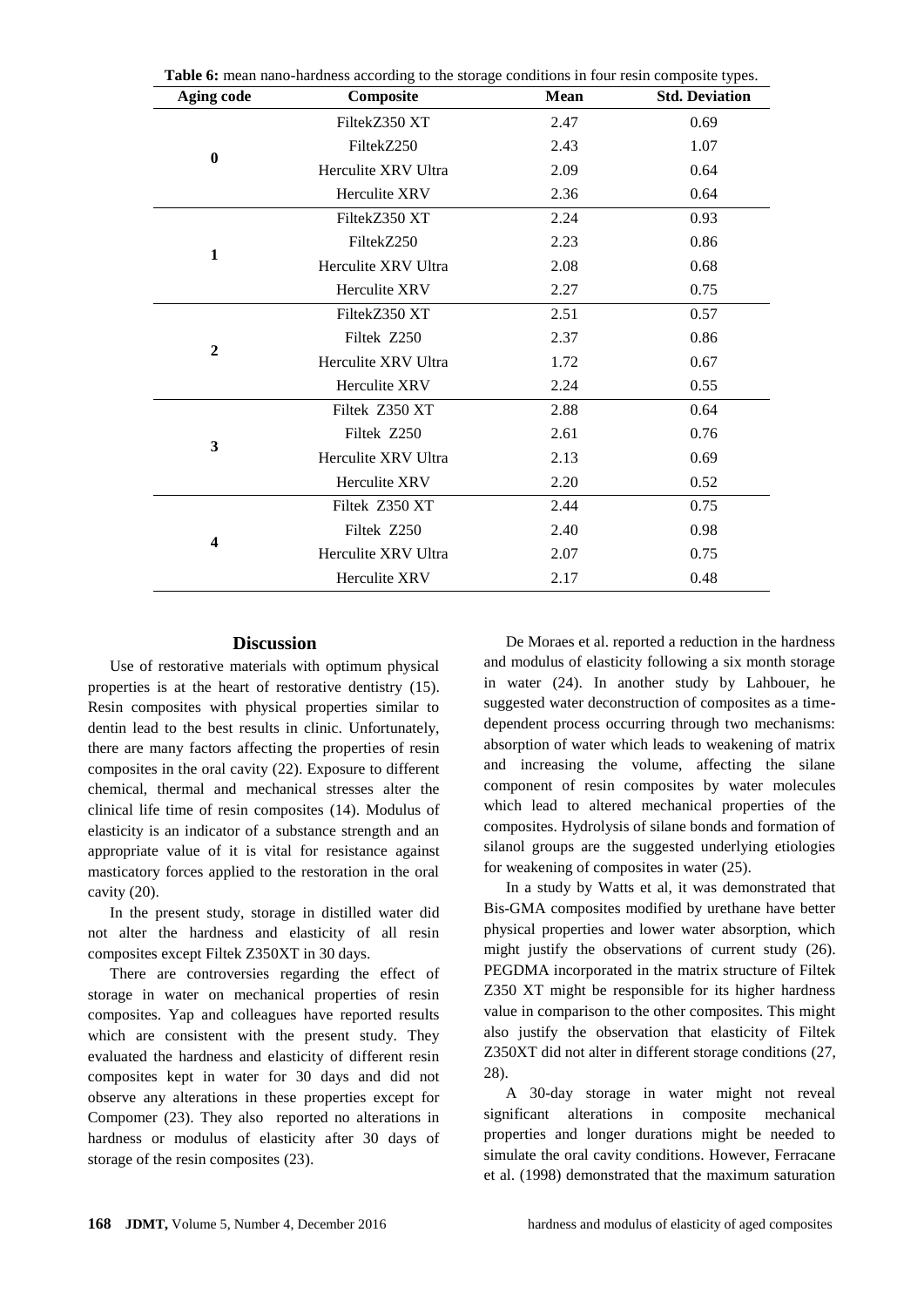of resin composite matrix occurs in the first two months of storage in watery environment and the physical properties of resin composites do not alter significantly after two months [\(11\)](#page-8-7).

Another property of resin composite matrix that affects both hardness and elasticity is the quality of resin meshwork which forms during polymerization process. Resin matrix contributes to augmented hardness through increasing cross-links. With the increase in conversion of monomers to polymers in the resin composite, hardness increases and water molecules decrease hardness through binding with monomers, an increased ratio of conversion in resin composite means a diminished effect of water molecules on physical properties of resin composites [\(11,](#page-8-7) [12\)](#page-8-8).

Of the composites evaluated in the current study, Filtek Z350XT had the highest percentage of fillers which implies higher hardness and modulus of elasticity in comparison to the other three resin composites. Since there is not a considerable difference in filler percentage among the four types of resin composites, attributing this alterations in mechanical properties to the filler content of resin composites is not plausible [\(21,](#page-9-0) [29\)](#page-9-8).

Nanoparticles present in the Filtek Z350XT resin composite might absorb water; therefore, the meshwork of the resin composite might lose it's elasticity which justifies the reduction in modulus of elasticity of Filtek Z350XT in the current study[\(15,](#page-8-9) [30\)](#page-9-9).

Filler type might also contribute to water absorption of resin composites. Till has demonstrated that radioopaque fillers such as Barium glass absorbs water and lead to degradation of resin composites and impaired physical properties. In the present study, the minimum hardness and modulus of elasticity in all storage conditions belonged to Herculite XRV Ultra which might be due to the Barium glass filler present in this composite. On the other hand, Zirconia Filler in Filtek Z350 and Filtek Z250 might justify the enhanced physical properties of these two resin composites [\(31,](#page-9-10) [32\)](#page-9-11).

Filler size is one important property of resin composites which affects their physical properties. In the current study, four different composites with different filler size and percentage were evaluated. Filtek Z350XT had fillers with nano size which have an important effect on the properties of this resin composite. It is demonstrated that this specific filler size leads to improved physical properties and hardness invivo; thus this resin composite is recommended for areas with high level of stress such as posterior teeth. Farracane et al. (1998) showed that the size and distribution of fillers significantly affect the physical properties of resin composites. This finding is verified in the current study. Further studies on resin composites

with nano fillers and micro fillers are suggested to evaluate the effect of filler size on aging properties of different resin composites (11).

Other factors contributing to alterations in mechanical properties of resin composites are the morphology of fillers [\(29,](#page-9-8) [33\)](#page-9-12), thermocycling which simulates the aberrant changes in oral cavity temperature [\(23,](#page-9-2) [34\)](#page-9-13) and pH of the environment [\(17\)](#page-8-11). Aberrant changes in environment temperature lead to alterations in modulus of elasticity and not surface properties such as hardness; the findings of the current study support this hypothesis [\(23\)](#page-9-2). Most changes in hardness was observed in Herculite XRV Ultra resin composite which might be due to the presence of Barium glass fillers and solubility of these fillers in acid that eventually lead to degradation of the resin composite. The rationale for a three time a day exposure was to simulate the oral cavity environment of subjects with gastroesophageal reflux disease [\(17\)](#page-8-11).

## **Conclusion**

According to the findings of the current study, Filtek Z350XT resin composite is the most suitable restorative material for patients with a low oral cavity pH such as those who suffer from anorexia nervosa with a lower oral pH due to repeated self-induced vomiting. Filtek resin composites are recommended for use in the clinic due to their improved physical properties and resistance against conditional challenges present in the oral cavity. Further studies evaluating the properties of resin composites with longer durations of observation are strongly recommended.

## **Acknowledgement**

The authors would like to thank Kerman University of Medical Sciences Research Deputy for funding this research.

## **References**

- <span id="page-7-0"></span>1. Ilie N, Bucuta S, Draenert M. (2013).Bulk-fill resin-based composites: an in vitro assessment of their mechanical performance. J Oper Dent. 38(6):618-625.
- <span id="page-7-1"></span>2. Belli R, Geinzer E, Muschweck A, Petschelt A, Lohbauer U.(2014). Mechanical fatigue degradation of ceramics versus resin composites for dental restorations. J Dent Mater. 30(4):424-432.
- <span id="page-7-2"></span>3. Bucuta S, Ilie N.(2014). Light transmittance and micro-mechanical properties of bulk fill vs.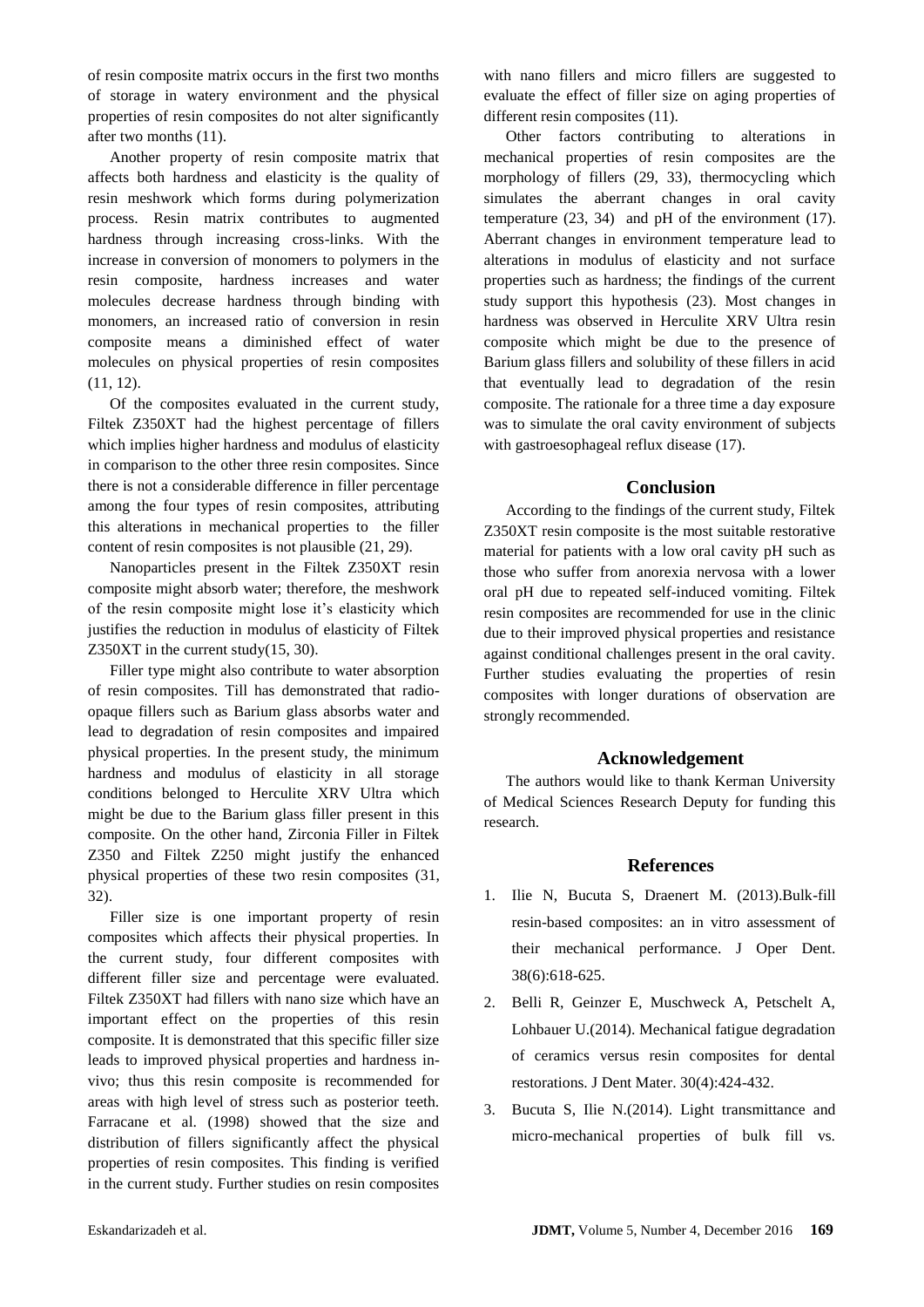conventional resin based composites. J Clin Oral Invest. 18(8):1991-2000.

- <span id="page-8-0"></span>4. Wegner SM, Gerdes W, Kern M.(2002). Effect of different artificial aging conditions on ceramiccomposite bond strength. Int J Prosthodontics. 15(3):267-272
- <span id="page-8-1"></span>5. Buchalla W, Attin T, Hilgers R-D, Hellwig E.(2002). The effect of water storage and light exposure on the color and translucency of a hybrid and a microfilled composite. J Prosthetic Dent. 87(3):264-270.
- <span id="page-8-2"></span>6. Sideridou ID, Karabela MM, Vouvoudi EC.(2008). Dynamic thermomechanical properties and sorption characteristics of two commercial light cured dental resin composites. Dental Materials. 24(6):737-743.
- <span id="page-8-3"></span>7. Lassila L, Nohrström T, Vallittu P.(2002). The influence of short-term water storage on the flexural properties of unidirectional glass fiberreinforced composites. Biomaterials. 23(10):2221- 1229.
- 8. Curtis A, Shortall A, Marquis P, Palin W.(2008). Water uptake and strength characteristics of a nanofilled resin-based composite. Journal of dentistry. 36(3):186-193.
- 9. Yiu CK, King NM, Carrilho MR, Sauro S, Rueggeberg FA, Prati C, et al.(2006). Effect of resin hydrophilicity and temperature on water sorption of dental adhesive resins. Biomaterials. 27(9):1695-1703.
- <span id="page-8-4"></span>10. Blatz MB, Sadan A, Martin J, Lang B.(2004). In vitro evaluation of shear bond strengths of resin to densely-sintered high-purity zirconium-oxide ceramic after long-term storage and thermal cycling. The Journal of prosthetic dentistry. 91(4):356-362.
- <span id="page-8-7"></span>11. Ferracane J, Berge H, Condon J.(1998). In vitro aging of dental composites in water—effect of degree of conversion, filler volume, and filler/matrix coupling. Journal of biomedical materials research. 42(3):465-472.
- <span id="page-8-8"></span>12. Ferracane JL, Hopkin JK, Condon JR.(1995). Properties of heat-treated composites after aging in water. Dental Materials. 111(5):354-358.
- <span id="page-8-5"></span>13. Roulet J, Söderholm K, Longmate J.(1995). Effects of treatment and storage conditions on ceramic/composite bond strength. Journal of Dental Research. 74(1):381-387.
- <span id="page-8-6"></span>14. Titley K, Chernecky R, Rossouw P, Kulkarni G.(1998). The effect of various storage methods and media on shear-bond strengths of dental composite resin to bovine dentine. Archives of oral biology. 43(4):305-311.
- <span id="page-8-9"></span>15. Curtis AR, Palin WM, Fleming GJ, Shortall AC, Marquis PM. (2009).The mechanical properties of nanofilled resin-based composites: the impact of dry and wet cyclic pre-loading on bi-axial flexure strength. Dental Materials. 25(2):188-197.
- <span id="page-8-10"></span>16. Drummond JL.(2006). Nanoindentation of dental composites. Journal of Biomedical Materials Research Part B: Applied Biomaterials. 78(1):27- 34.
- <span id="page-8-11"></span>17. Wan Bakar W, McIntyre J.(2008). Susceptibility of selected tooth‐coloured dental materials to damage by common erosive acids. Australian dental journal. 53(3):226-234.
- <span id="page-8-12"></span>18. Willems G, Celis J-P, Lambrechts P, Braem M, Vanherle G.(1993). Hardness and Young's modulus determined by nanoindentation technique of filler particles of dental restorative materials compared with human enamel. Journal of biomedical materials research. 27(6):747-755.
- <span id="page-8-13"></span>19. Van Meerbeek B, Willems G, Celis J-P, Roos J, Braem M, Lambrechts P, et al.(1993). Assessment by nano-indentation of the hardness and elasticity of the resin-dentin bonding area. Journal of Dental Research. 72(10):1434-1442.
- <span id="page-8-14"></span>20. Oliver WC, Pharr GM.(2004). Measurement of hardness and elastic modulus by instrumented indentation: Advances in understanding and refinements to methodology. Journal of materials research. 19(01):3-20.